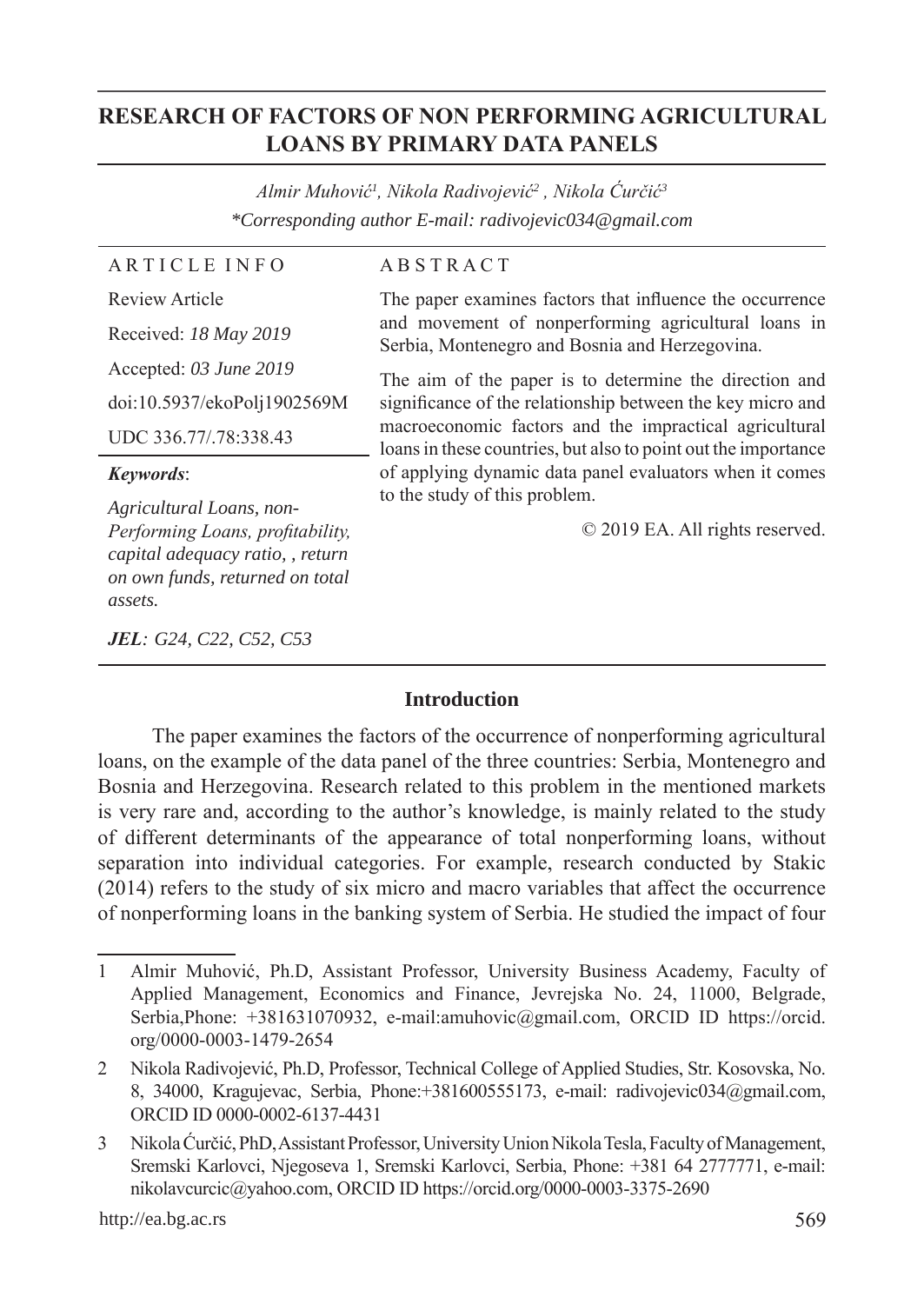micro variables such as profitability, capital adequacy ratio, provision for covering over potential losses, ownership structure of banks and the impact of two brand variables such as concentration of banks and growth of gross domestic product. Characteristic of this research is that the method used for the simplest least squares is used to evaluate the data panel. The application of this method requires the fulfillment of very strict conditions and assumptions of the model, which when dealing with panel data can always be called into question. Radivojević and Jovović (2017) studied the influence of three macro and three micro factors on the occurrence and movement of nonperforming loans using the data panel. The panel consisted of 15 developing countries, including Serbia, Montenegro and Bosnia and Herzegovina. The significance of this research is that they have used a number of different static and dynamic techniques for evaluating the data panel, ranging from the simplest least-squares method to the mid-stage differentiated general method of moments. A contraction of high-quality demand for loans and the expansion of nonperforming loans, which started to burden bank balance sheets and their results, led to a significant tightening in banks' standards and conditions for new lending (Durkalić & Ćurčić, 2019) and most countries compete that with investments from abroad (Huxley & Sidaoui, 2018). Todorović et al. (2018) declared that available information on performance indicators and nonperforming loans needs to be reliable, comparable, and clear. Muhović et.al (2018), conducted the only known research on the study of factors of the occurrence of impractical agricultural loans on the example of the data panels of Serbia, Montenegro and Bosnia and Herzegovina. His study was concentrated on the impact of three key macro factors of non-performing agricultural loans, unemployment rates, growth rates of gross domestic product and inflation rates, and three key micro variables such as return on own funds and total assets and an indicator of the capital adequacy of the bank. The results of their research indicate that there is a negative and statistically significant link between unemployment and non-performing loans, that there is no statistically significant relationship between the growth rate of gross domestic product and these loans, and that there is a positive and significant relationship between the inflation rate and the occurrence of these nonperforming loans. Also, the authors conclude that there is either negative or positive statistically significant relationship between the return on the active, i.e. the indicators of capital adequacy and the occurrence of non-performing loans. However, the conclusions of this research are based on the application of static data panel estimates, which cannot detect the effects of legendary variables. The estimates of model parameters were obtained using the smallest squares method and the fixed effect method. Bearing in mind the limitations of the application of the smallest squares to the panel data, as well as the limitations of the fixed effects method (for more details see this in Radivojević et.al 2019), the results of this study should be taken with caution. Hence, the aim of this paper is to use the dynamic data model of the dataset using the dynamic model of the certificate or deny the findings of the aforementioned research, that is, to indicate the importance of applying the techniques for evaluating the dynamic data model of the data panel.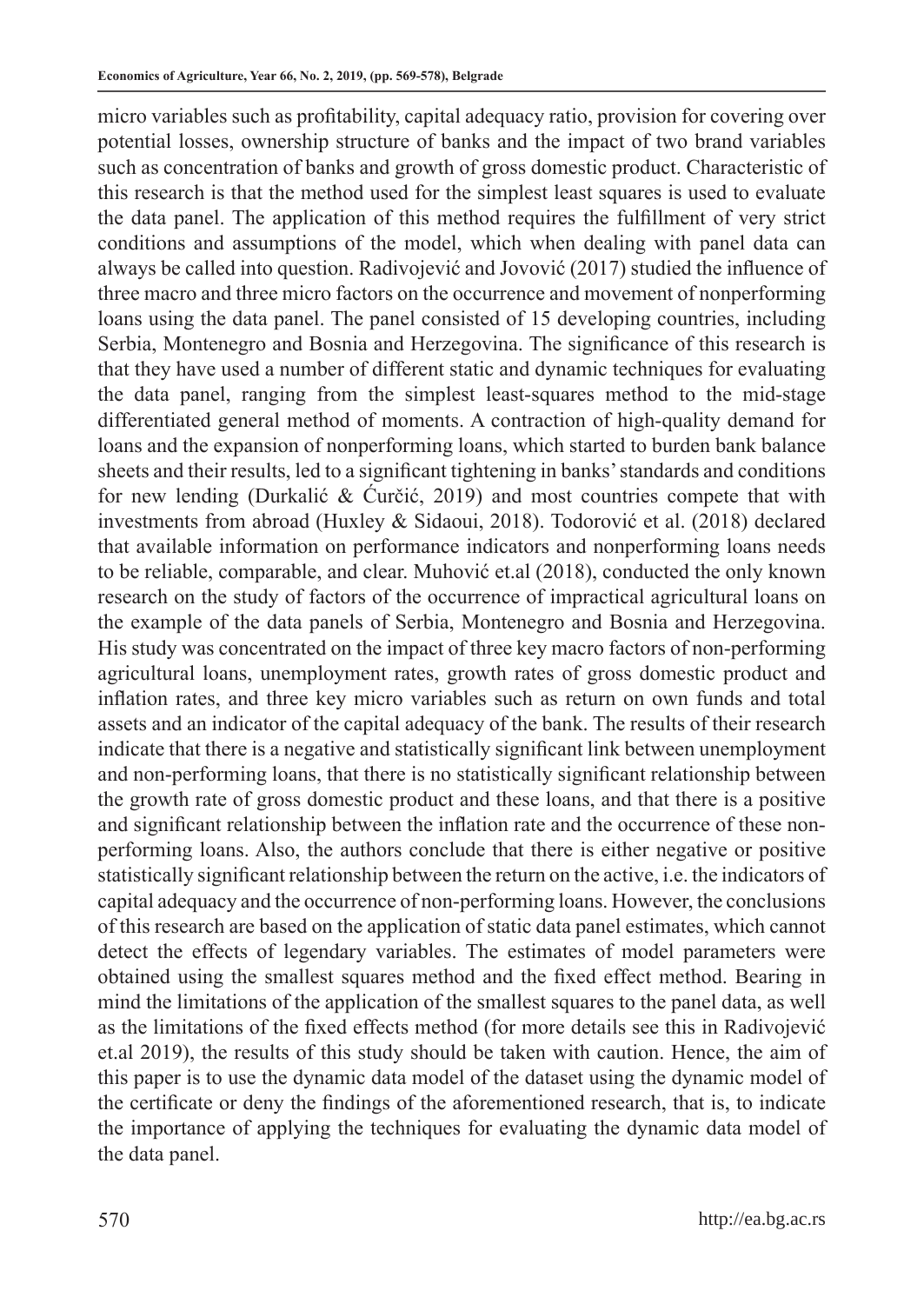# **Materials and methods**

The survey was conducted on a sample of data panels of Serbia, Montenegro and Bosnia and Herzegovina for the period from 2000 to 2015. The data was collected from the official World Bank website and the Bank for International Settlements. The dynamic data panel model is shown as follows:

 $NPLi, t =$  $\beta_1 + \beta_2 npls_{i,t-1} + \beta_3 gdp_{i,t} + \beta_4 unr_{i,t} + \beta_5 inf_{i,t} + \beta_6 roa_{i,t} + \beta_7 roe_{i,t} + \beta_8 car +$  $+\varepsilon_{i,t}$ 

(2.2.1)

Where there are:

| NLP         | - NPL rate for i - country in (t) time period                                                                                               |
|-------------|---------------------------------------------------------------------------------------------------------------------------------------------|
| NLP.        | - NPL rate for $i$ - country in $(t-1)$ time period                                                                                         |
|             | $gdP_{ij}$ -The rate of gross domestic product for i- country in (t) time period unr.                                                       |
|             |                                                                                                                                             |
|             | $inf_{i}$ - Inflation rate for i- country in (t) time period                                                                                |
|             | $\overrightarrow{roe}_{i}$ - rate the return on equity for i- country in (t) time period                                                    |
| $roa_{i}$   | - rate of return on assets for i-country in (t) time period<br>- Capital adequacy ratio between equity and assets for i-country in (t) time |
|             |                                                                                                                                             |
| $cap_{i,t}$ | period                                                                                                                                      |

The model thus described allows for the influence of NPL from the previous period on a dependent variable, with the NPL variable being dependent on the current period. Independent variables are the unemployment rate, gross domestic product growth rate, inflation rate and rate of return on own funds and assets and capital adequacy ratio. To evaluate the models the following methods are used.

The dynamic model was estimated using the one-step differentiated generalized momentum method (GMM), developed by Arellano and Bond (1991). The selection of this evaluator is in line with the empirical research of Louziset et.al (2010) and De Bocka and Demianets (2012). Their assessment began with the transformation of all variables by differentiation, and then using the difference of GMM. GMM estimation is based on the transformation of the first order of the equation (2.2.1) in the following way:

```
\Delta NPLi, t = \beta_1 + \beta_2 \Delta npls_{i,t-1} + \beta_3 \Delta gdp_{i,t} + \beta_4 \Delta unr_{i,t} + \beta_5 \Delta inf_{i,t} +\beta_6 \Delta ennr_{i,t} + \beta_7 \Delta hip_{i,t} + \beta_8 \Delta roa_{i,t} + \beta_9 \Delta roe_{i,t} + \beta_{10} \Delta car + \beta_{11} \Delta llp_{i,t} +\beta_{12}\Delta nimr_{i,t} + \beta_{13}\Delta nimr_{i,t-1} + \beta_{14}\Delta nimr_{i,t-2} + \varepsilon_{i,t} (2.2.2)
```
where  $\Delta$  is the operator of the first differentiation.

Since it is expected in equation (2.2.2) that the dependent variable with the position

(dependent variable from the previous period)  $\Delta npls_{i,t-1}$  be correlated with  $\Delta \varepsilon_{i,t}$ , implies bias in evaluation. Moreover, this model can cause bias because of the endogenous explanatory variables, which leads to autocorrelation problems. Arellano and Bond (1991) state that the problem of autocorrelation between the dependent

http://ea.bg.ac.rs 571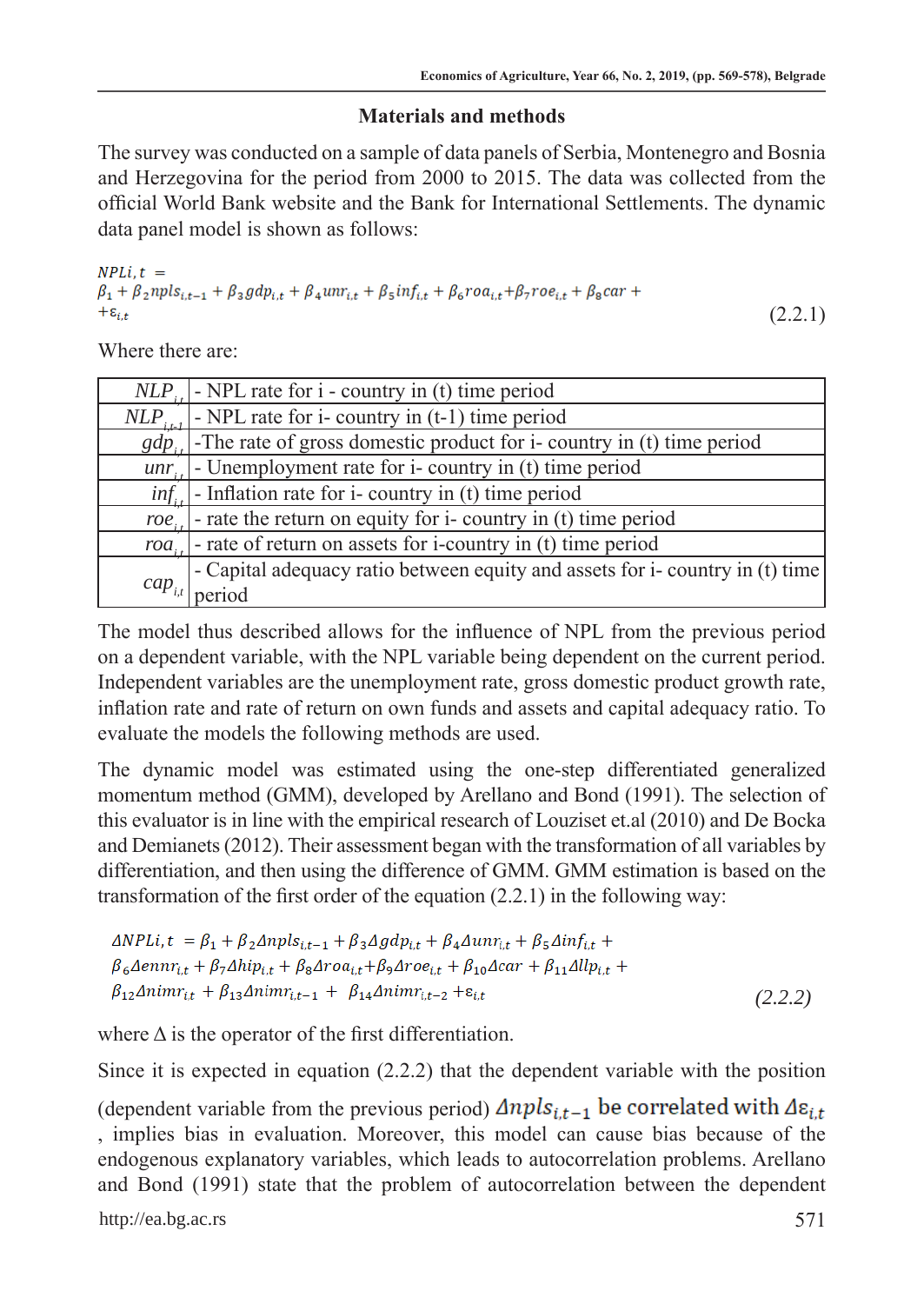variable of the previous period and the faults (residuals) of the model can be solved by adding additional instruments to the model of dynamic panel data. The point is that in the models (2.2.2), instruments that are not correlated with the model error

shall be found. Valid instrument is  $npls_{i,t-2}$ , because it is largely correlated with

 $npls_{i,t-1}$  –  $npls_{i,t-2}$ , and is not correlated with  $\varepsilon_{i,t}$  –  $\varepsilon_{i,t-1}$ . The basic idea behind the GMM assessment is that we have valid instruments that can be tested with the Sargan test.

In addition to the GMM method, the two-level method of the smallest squares is also used to estimate the model, which is also used to solve the endogenous problem of one or more explanatory variables. More precisely, this method was used under the assumption that the dependent variable from the previous period was instrumentalized with all the regressors from the previous period in the model. In addition to these two assessors, the model was also evaluated using the dynamic model of a fixed effect, since it is assumed that the selected countries have their specificities that are time-invariant.

#### **Results**

The first step in working with panel data involves descriptive analysis of collected data and stationary analysis. Table 1 shows the results of descriptive analysis.

| <b>Variables</b> | Volume | <b>Middle</b> | St.dev. | <b>Minimum</b> | <b>Maximum</b> |
|------------------|--------|---------------|---------|----------------|----------------|
| <b>NPL</b>       | 48     | 12,751        | 6,783   | 2,900          | 24,100         |
| <b>GDP</b>       | 48     | 4,745         | 4,195   | $-3,120$       | 17,290         |
| <b>UNR</b>       | 48     | 20,467        | 4,760   | 7,250          | 31,100         |
| <b>INF</b>       | 48     | 10,407        | 19,944  | $-0.910$       | 95,010         |
| <b>ROA</b>       | 48     | 0,285         | 1,397   | $-4,790$       | 4,000          |
| <b>ROE</b>       | 48     | 1,902         | 8,708   | $-25,670$      | 19,170         |
| $\bf CAP$        | 48     | 21,336        | 7,133   | 6,000          | 42,000         |

**Table 1.** Descriptive statistics panel of data **(%)** 

#### Source: Authors

 As you can see the level of NPL ranges from 2.9% to 24.10%. The average NPL value is approximately 12.75%, which highlights the need to pay more attention to credit policy in these countries in the future. GDP shows both negative and positive values, indicating high fluctuation and stagnation in economic growth in these countries, with the notion that the average growth rate in the observed period is positive, indicating that these countries achieved economic growth. The analysis of the unemployment rate indicates that these countries face all the major unemployment problems, as well as a high average inflation rate. The high values of the standard deviation of macroeconomic variables can be interpreted as a consequence of large oscillations in economy and economic activities in these countries. The values of microeconomic variables are relatively similar among countries and indicate that despite the fact that the minimum value of profitability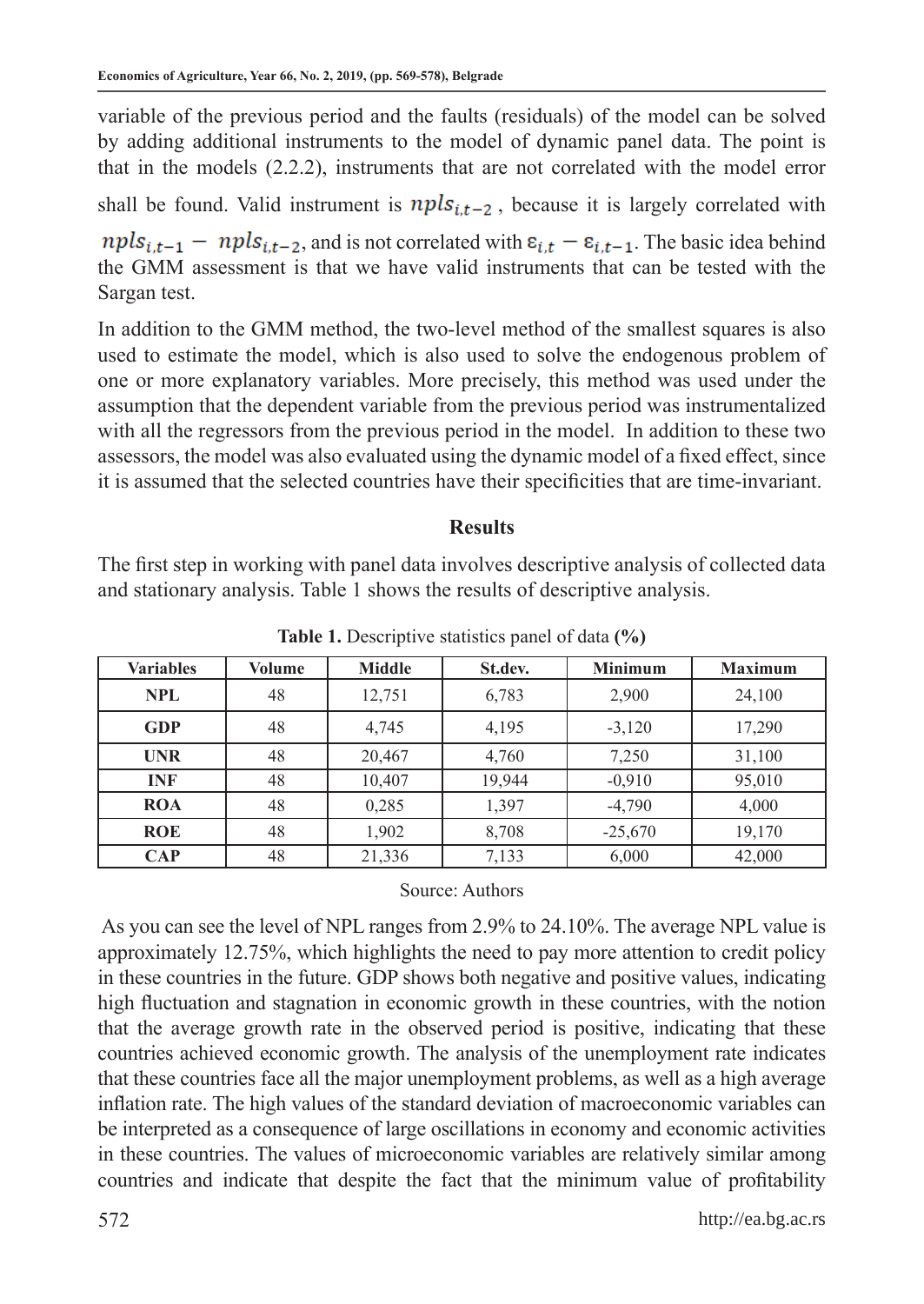indicators was about 4.8%, banks profitably operate in these countries. The relatively high value of capital adequacy indicators implies the resilience of the banking sector to extreme shocks and macroeconomic instability. On the other hand, the relatively high value of the standard deviation of this parameter can be an indication of changes in prudential requirements during the observed period (Muhović et.al (2018). An analysis of the stationary data panel was performed using the Levin-Lin-Chu unit root test. The results given in Table 2 reveal that the variables NPL, GDP and CAP are non-stationary. While other variables are stationary, (Muhović et.al (2018). The unstableness of the GDP is justified by the great economic instability in these countries, while the lack of stability in the indicators of capital adequacy explains the frequent changes in prudential requirements, as a consequence of frequent reforms in the financial sector. After the firstorder differentiation, non-stationary series became stationary.

| <b>Variable</b> |              | test value | $p$ -value |  |
|-----------------|--------------|------------|------------|--|
| NPL             | Level        | 6,37925    | 0,3821     |  |
|                 | 1 difference | 25,8609    | 0,0002     |  |
| <b>UNR</b>      | Level        | 20,4845    | [0,0023]   |  |
|                 | 1 difference |            |            |  |
| GDP             | Level        | 11,1123    | 0,0850     |  |
|                 | 1 difference | 42,0469    | 0,0000     |  |
| INF             | Level        | 50,4943    | 0,0000     |  |
|                 | 1 difference |            |            |  |
|                 | Level        | 14,2472    | 0,0270     |  |
| <b>ROE</b>      | 1 difference |            |            |  |
|                 | Level        | 22,6279    | 0,0009     |  |
| ROA             | 1 difference |            |            |  |
|                 | Level        | 11,0279    | 0,0875     |  |
| CAP             | 1 difference | 21,595     | 0.0014     |  |

|  |  |  | <b>Table 2.</b> Results of the LLC test |
|--|--|--|-----------------------------------------|
|--|--|--|-----------------------------------------|

Note: the test is performed for a confidence level of 5% of the test value Source: Authors

The second step in working with panel data was to examine the correlation between the selected variables. High correlation between independent variables may also be implicated by the presence of multicolority, which generates certain problems in econometric analysis. A correlation of over 0.8 is considered high and may generate certain problems in the research. Correlations between variables are shown in Table 3. As one can expect high correlations, there are two variables concerning the profitability of banks, i.e. between ROA and ROE (0.959). In order to avoid potential problems of the ROE variant, the ROE variant has been excluded from further research.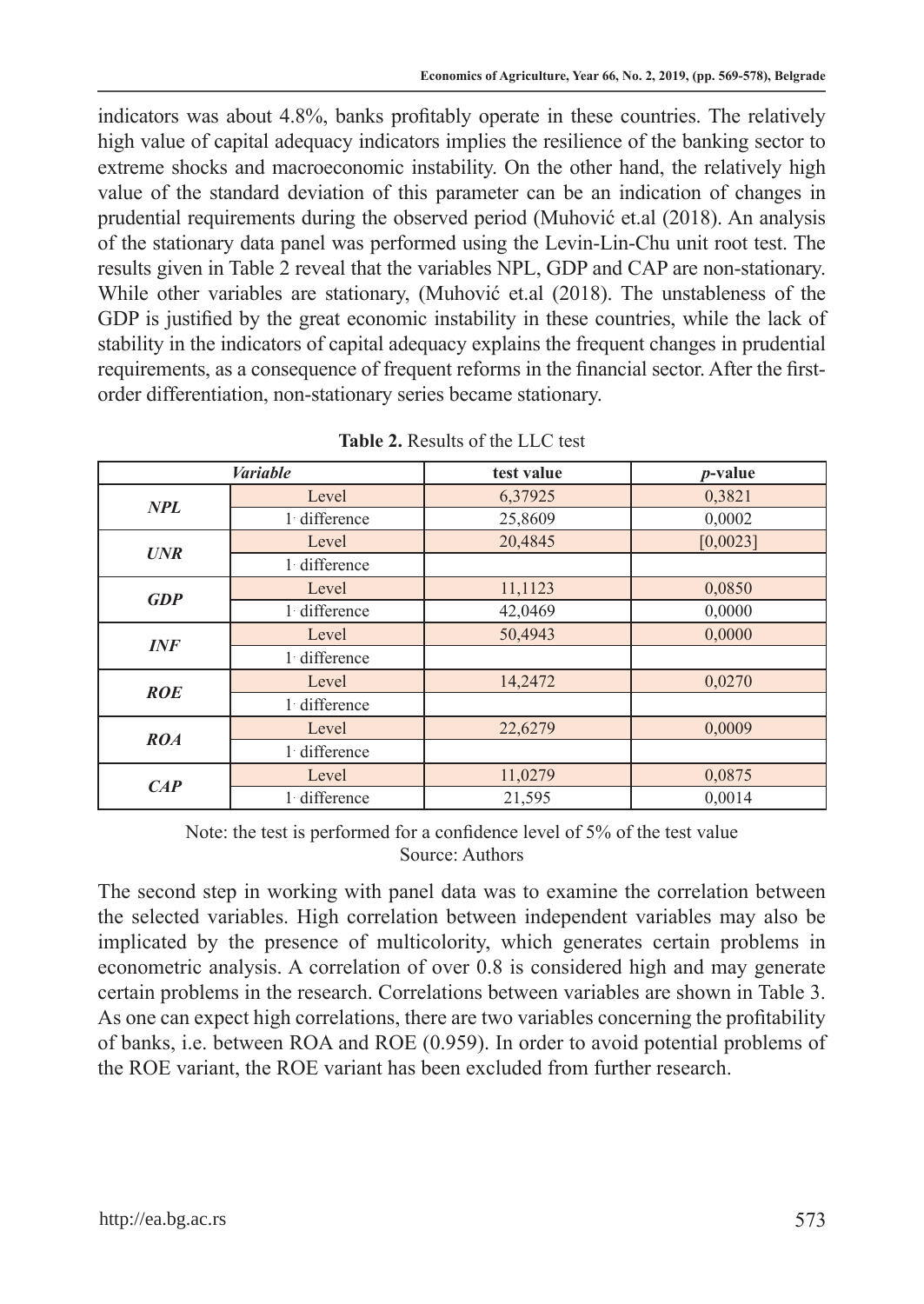| <b>NPL</b> | <b>GDP</b> | <b>UNR</b> | <b>INF</b> | <b>ROE</b> | <b>ROA</b> | <b>CAP</b> |            |
|------------|------------|------------|------------|------------|------------|------------|------------|
| 1,000      | $-0,101$   | $-0.188$   | 0,247      | $-0,402$   | $-0.393$   | 0,271      | <b>NPL</b> |
|            | 1,000      | $-0.331$   | 0,086      | $-0.369$   | $-0,332$   | $-0.027$   | <b>GPD</b> |
|            |            | 1,000      | $-0.497$   | 0,209      | 0,186      | $-0,473$   | <b>UNR</b> |
|            |            |            | 1,000      | $-0,115$   | $-0.154$   | 0,732      | <b>INF</b> |
|            |            |            |            | 1,000      | 0,959      | 0.038      | <b>ROE</b> |
|            |            |            |            |            | 1,000      | $-0.020$   | <b>ROA</b> |
|            |            |            |            |            |            | 1,000      | CAP        |

**Table 3.** Correlation matrix

Source: Authors

In Table 4, the results of the dynamic model estimation are presented using the three previously described assessors.

**Table 4.** Results of the assessment of the dynamic model parameters for all three countries for the period from 2000 to 2015 (dNPL - dependent variable)

|                 | <b>Evaluator</b><br><b>Dynamic fixed effect</b> |          |     | 2SLS regression    |          |             | <b>One-degree GMM ratings</b> |                     |                  |
|-----------------|-------------------------------------------------|----------|-----|--------------------|----------|-------------|-------------------------------|---------------------|------------------|
| <b>Variable</b> | Coefficient                                     | p verbal |     | <b>Coefficient</b> | p verbal |             | <b>Coefficient</b>            | p verbal            |                  |
| <b>Constant</b> | 18,116                                          | 0,000    | *** | 5,462              | 0,008    | ***         | 7,615                         | 0,340               |                  |
| $NLPt-1$        | $-0,296$                                        | 0,161    |     | $-0.396$           | 0,000    | ***         | $-0,523$                      | 0,000               | ***              |
| dGPD            | $-0.156$                                        | 0,220    |     | $-0.182$           | 0,000    | ***         | $-0.417$                      | 0,003               | ***              |
| <b>UNP</b>      | $-0.819$                                        | 0,000    | *** | $-0.179$           | 0,008    | ***         | $-0,171$                      | 0,440               |                  |
| <b>INF</b>      | 0,126                                           | 0,483    |     | $-0.134$           | 0,008    | ***         | $-0.605$                      | 0,011               | **               |
| ROA             | $-2,013$                                        | 0,000    | *** | $-1,661$           | 0,205    |             | $-0.289$                      | 0,683               |                  |
| dCAR            | 0,534                                           | 0,024    | **  | $-0.002$           | 0,994    |             | $-0.788$                      | 0,003               | ***              |
|                 |                                                 |          |     |                    |          | AR(1)       |                               | $-1,711$<br>(0,087) |                  |
| R <sub>2</sub>  | 0,258                                           |          |     | 0,185              |          |             | AR(2)                         |                     | 1,576<br>(0,115) |
|                 |                                                 |          |     |                    |          | Sargan test |                               | 35,049<br>(0, 371)  |                  |

Source: Authors

Note: Assessments using 2SLS evaluators have robust (HAC) errors. The brackets are given p - values. The H-matrix was used to evaluate the variance-covariance matrix.

### **Discussions**

The results shown in Table 4 indicate that the applied assessors can reliably be used to examine the impact of determinants of nonperforming agro-credits in countries that are the subject of research in this paper. However, the determination coefficient values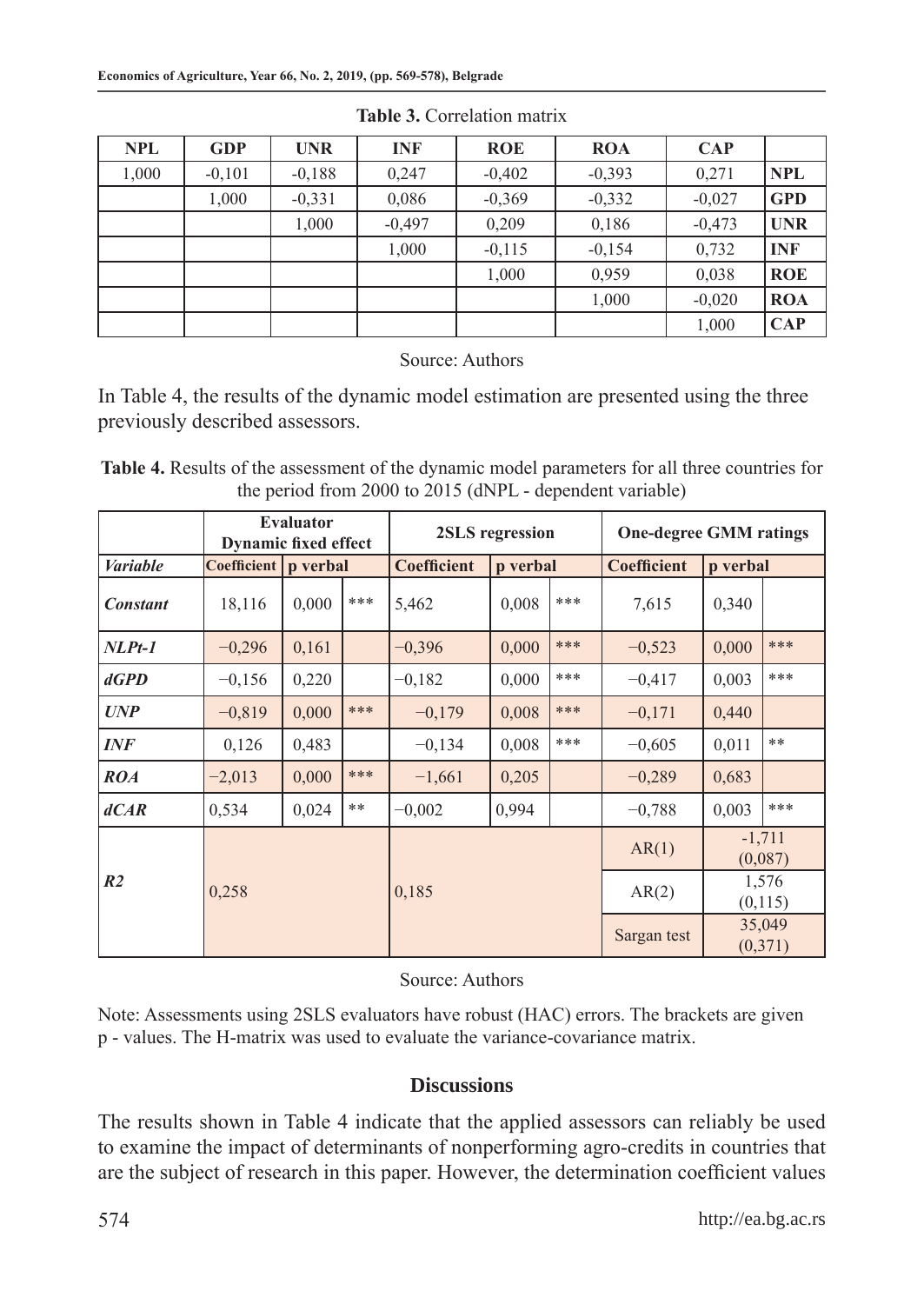(R2) are quite low. In the case of a dynamic fixed effect assessor, it is 0.28, while in the case of a two-stage method of the smallest squared it is 0.185. They indicate that only 28% and 18.5% of the variability in the dependent variable can be explained by the selected variables in the model. In the case of a third grader, the Sargan test shows that all instruments included in the model are valid. Also, the results of autocorrelation tests show the presence of autocorrelation of the first, or the absence of the second order, which is in accordance with the conditions for applying this assessor. The analysis of the obtained data reveals that there is a clear link between the levels of nonperforming loans from the previous period and the current rate of non-performing agricultural loans. This can be interpreted as having the credit conditions unchanged, as well as habits, i.e. credit rating of the debtor. An interesting result in relation to research carried out using static data panel evaluators (Muhović et.al, (2018) is that there are statistically significant and negative correlations between gross domestic product growth rates and the rate of non-performing agricultural loans. This finding is consistent with the expectations and findings of numerous authors, such as Makri et.al (2014) and Jovović (2014). Namely, it is expected that impaired loans are closely linked to the economic and business cycle, i.e. behind every financial crisis there are macroeconomic factors, such as a decline in aggregate economic activity. Financial crisis pinpointed on weaknesses that were more than obvious on derivatives market. (Dudić et al., 2018). When growth slows down or becomes negative, borrowers reduce cash inflows, which make it difficult for them to pay interest and principal on bank loans. In such circumstances, borrowers will face a lack of liquidity and delays in meeting their financial obligations towards banks will likely increase (Radivojević and Jovović, 2017). Since these countries have a large share of agriculture in the total gross domestic product, this is expected to be a high value of this coefficient. In this analysis, it is about 0.42, which implies that with each decrease in the economic activity of these countries from 0.42% leads to the growth of nonperforming loans of 1%. The results of the first two evaluators indicate that there is a significant but negative correlation between the unemployment rate and the non-performing agricultural loans, while the third assessor does not have a statistically significant link. This finding is in contrast to numerous findings, Nkusu (2011), Louzis et.al (2012), Makri et.al (2014) and the view that unemployment reduces available household income and weakens the borrower's ability to pay its loan installments on time. This finding can be justified by the fact that people who are left unemployed do not take loans or that the bank does not approve such loans to such people. The reason is also found in the fact that in these countries there are mechanisms for securing loans in the event of a debtor without a job. The reasoning behind is, however, the fact that the unemployment rate of this sector in the overall unemployment rate in these countries is relatively small, and that the fluctuations in the overall rate do not affect the creditworthiness of agricultural producers, but also the fact that a large number of the labor force engaged seasonal jobs in this sector are not recorded in labor markets. The results of the research using the static model are contradictory. By using a pooled OLS method, a positive relationship was established; while a negative relationship was established using the FE model.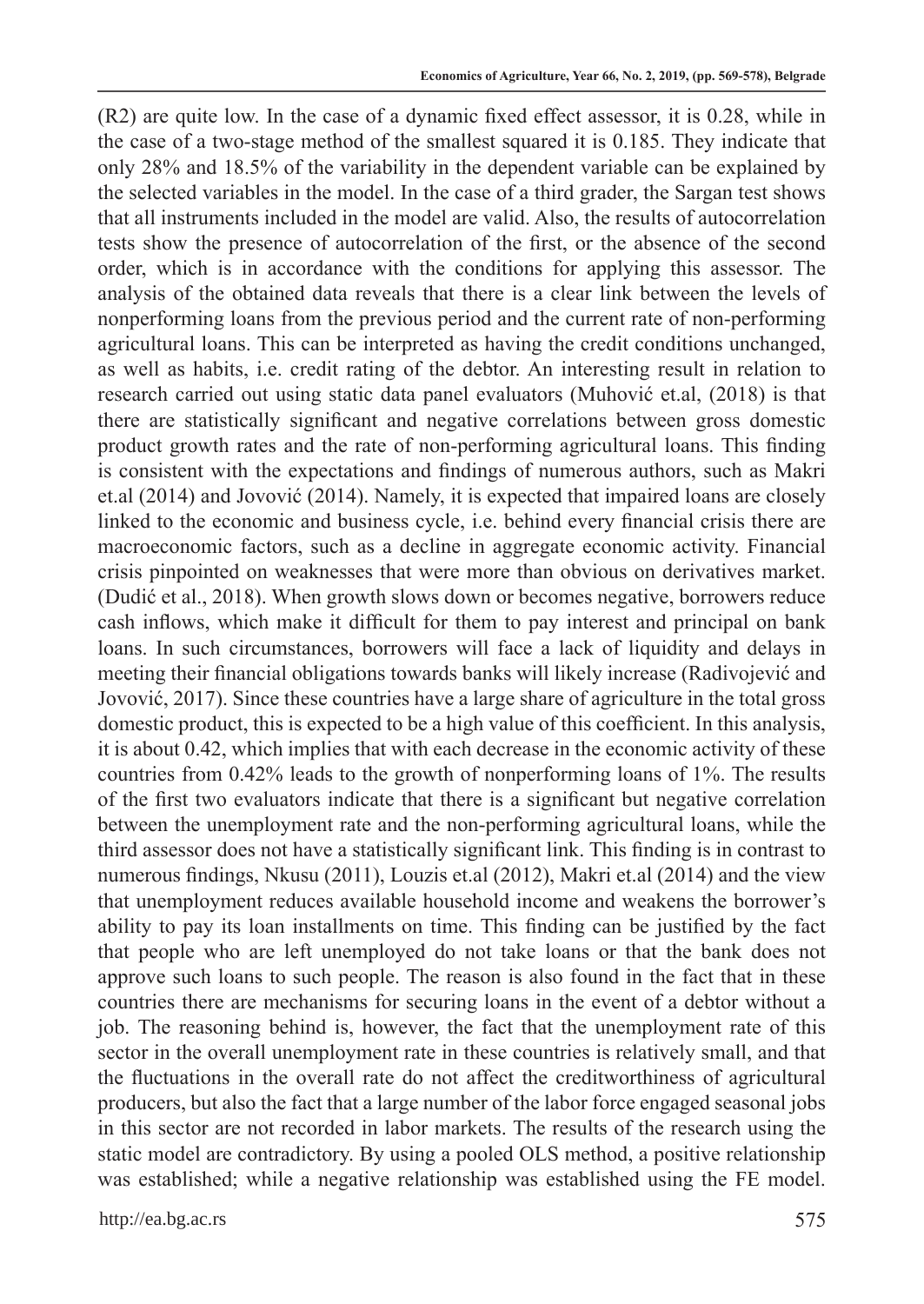Inflation is an important factor that affects the creditworthiness of the borrower. In the study of Muhović et.al (2018), using the pooled OLS method that is inexistent, i.e. using FE model to have a positive relationship, while the results of the application of dynamic assessors indicate a negative relationship, which explains that inflation increases the prices of agricultural products and the earnings of agricultural producers grow faster than the inflation rate, which is in contrast to Mileris (2012) and Nkusus (2011). While this finding should be taken with caution, bearing in mind that negative inflation rates have been recorded in Montenegro and Bosnia and Herzegovina, so that these data can influence the panel analysis result. Regarding the relationship between ROA and NPL, a statistically significant link was not revealed, which can be explained that the quality of bank management has no impact on the occurrence of non-performing agricultural loans. Also, it is interesting merger and acquisition (Agarwal et al., 2018). The results of the static model application indicate that there is a positive link between the capital adequacy indicators and the NPL, while the results of the research in this paper obtained using the dynamic FE model confirm the findings of the previous study. However, the application of the GMM model indicates the existence of a negative link, which is justified by the fact that banks with higher rates are entering risky activities ((Rime, 2001, Luise et al. (2012), Garsiy and Fernandez (2007)).

# **Conclusions**

In this paper, literature on the most significant micro and macro factors that influence the occurrence of nonperforming loans was considered. More precisely, the work focuses on the impact of the movement of gross domestic product, inflation and unemployment rates, on the one hand, and indicators of profitability and performance of banks, as well as the level of adequacy of bank capital coverage, on the other hand, on the occurrence and movement of nonperforming agricultural loans, with the note that in this work under agricultural loans are meant long-term investment loans approved for the purchase of agricultural machinery, construction or adaptation of facilities for intentions of agricultural production and infrastructure works, establishment or extension of livestock farms etc. The research was carried out using the data panel of Serbia, Montenegro and Bosnia and Herzegovina. Data were collected for the period from 2000 to 2015.

In addition to examining the significance of the aforementioned micro and macroeconomic factors on the occurrence and movement of these impractical loans in these countries, the aim of the work is to point out the importance of using dynamic data panel evaluators, and to point out the differences in the findings obtained by applying these evaluators data panel in relation to the use of static data panel evaluators, which were used in a similar study.

The results that have come to light in this paper can be summarized as follows: 1) that there is a statistically positive link between the levels of nonperforming loans from the previous and the current period, which explains that the conditions for granting loans and the target group between these two periods have not changed, as well as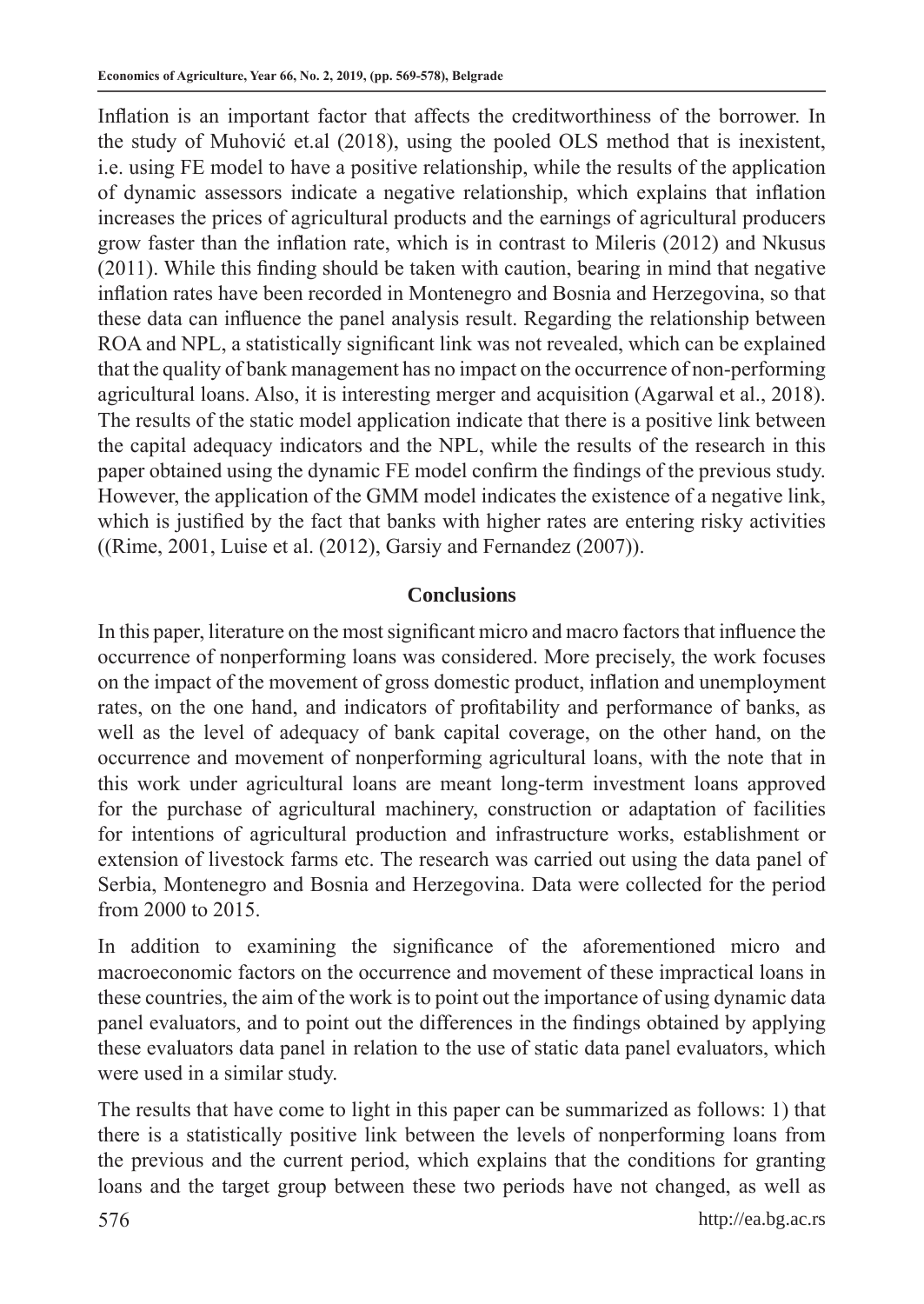the habits of the borrowers; 2) that there is a statistically significant and negative correlation between gross domestic product growth rate and dependent variable, which is contrary to the findings of Muhović et.al (2018), who did not reveal the existence of a statistically significant link between these variables; 3) that based on GMM assessors, it can be concluded that there is no statistically significant link between unemployment and non-farming agricultural loans, while the other two point to the existence of a negative link. The results of the abstracted studies are also contradictory, and no clear conclusion can be drawn from them on the nature of the relationship between these two variables; 4) that inflation has a negative impact on the occurrence and movement of non-performing loans. Based on the results presented by Muhović et.al (2018), a clear view on this relationship cannot be drawn because the obtained conjunction findings are obtained using two different assessors of the static model of the data panel; 5) that there is no statistically significant link between ROA and NPL; 6) that there is a rate of capital adequacy of the bank in a negative relationship with the dependent variable.

Bearing in mind the results of the research, but also the findings of the study, which is referred to in this paper with which the results are comparable, one can conclude on the necessity of 1) the application of dynamic data panel models, since they provide a deeper insight into the presence of the effects of residual NPLs at the current NPL and 2) the need to use different assessors, and the comparison of their results.

# **Conflict of interests**

The authors declare no conflict of interest

### **References**

- 1. Agarwal, N., Kwan, P., & Paul, D. (2018). Merger and acquisition pricing using agent based modelling. *Economics, Management & Financial Markets*, 13(1), 84-99.
- 2. Boudriga, A., Taktak, N., Jellouli, S. (2009), Bank Specific, Business and Institutional Environment Determinants of Nonperforming Loans: Evidence from MENA Countries. *Paper presented at Economic Research Forum 16th Annual Conference Cairo.*
- 3. Dudić., B., Drahošová., M., Lukić., J., Dudić., Z., Smoleň., J., Mirković., V. (2018), Counterparty Credit Risk Closure: Challenges in Big Data Era, Proceedings of the 31st International Business Information Management Association Conference, IBIMA 2018: Innovation Management and Education Excellence through Vision 2020.
- 4. Durkalić, D., Ćurčić, M., (2019), Mutual influence of the international investment position and the net government position with the banking sector of the Republic of Serbia, *Ekonomika,* Niš, 65 (1), 78-91.
- 5. Godlewski, J. C. (2005), Bank capital and credit risk taking in emerging market economies. *Journal of Banking Regulation*, 6(2), 128-145.
- 6. Garsiya, M. T., and Fernandez, R.M.D. (2007), Risk-taking behavior and ownership in the banking industry: The Spanish evidence. *Journal of Economics and Business*, 60 (4), 332 – 354.